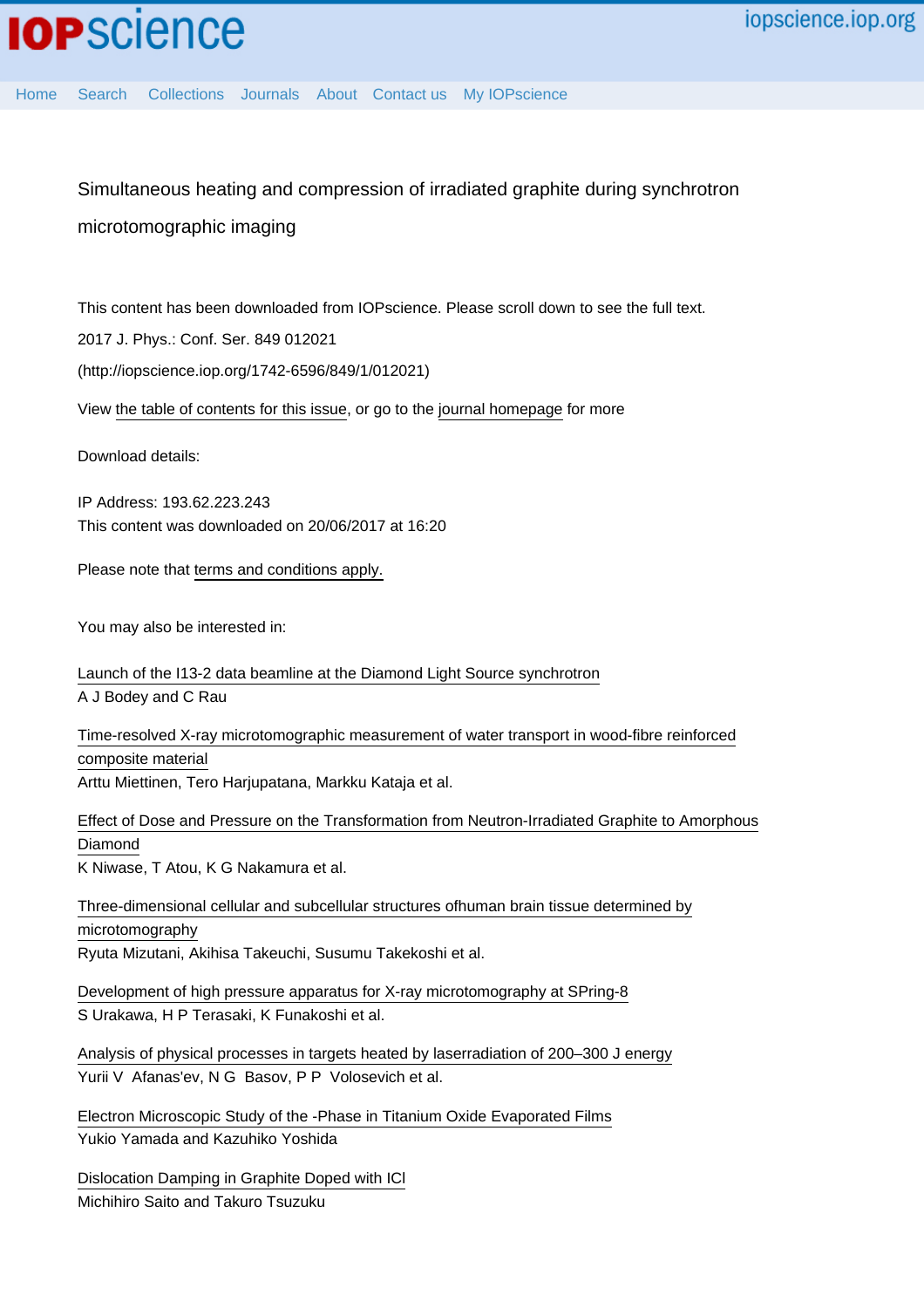**1234567890** IOP Conf. Series: Journal of Physics: Conf. Series **849** (2017) 012021 doi :10.1088/1742-6596/849/1/012021

# **Simultaneous heating and compression of irradiated graphite during synchrotron microtomographic imaging**

**A J Bodey<sup>1</sup> , Z Mileeva<sup>2</sup> , T Lowe<sup>2</sup> , E Williamson-Brown3 , D S Eastwood<sup>2</sup> , C Simpson<sup>2</sup> , V Titarenko<sup>2</sup> , A N Jones<sup>2</sup> , C Rau<sup>1</sup> and P M Mummery<sup>2</sup>**

<sup>1</sup> Diamond Light Source, Oxfordshire, OX11 0DE, UK

<sup>2</sup> University of Manchester, Manchester, M13 9PL, UK

3 Deben UK Ltd., Bury St. Edmunds, Suffolk, IP30 9QS, UK

andrew.bodey@diamond.ac.uk

**Abstract**. Nuclear graphite is used as a neutron moderator in fission power stations. To investigate the microstructural changes that occur during such use, it has been studied for the first time by X-ray microtomography with in situ heating and compression. This experiment was the first to involve simultaneous heating and mechanical loading of radioactive samples at Diamond Light Source, and represented the first study of radioactive materials at the Diamond-Manchester Imaging Branchline I13-2. Engineering methods and safety protocols were developed to ensure the safe containment of irradiated graphite as it was simultaneously compressed to 450N in a Deben 10kN Open-Frame Rig and heated to 300°C with dual focused infrared lamps. Central to safe containment was a double containment vessel which prevented escape of airborne particulates while enabling compression via a moveable ram and the transmission of infrared light to the sample. Temperature measurements were made in situ via thermocouple readout. During heating and compression, samples were simultaneously rotated and imaged with polychromatic X-rays. The resulting microtomograms are being studied via digital volume correlation to provide insights into how thermal expansion coefficients and microstructure are affected by irradiation history, load and heat. Such information will be key to improving the accuracy of graphite degradation models which inform safety margins at power stations.

#### **1. Introduction**

The Diamond-Manchester Imaging Branchline I13-2 at Diamond Light Source (DLS) provides highflux, partially-coherent 5-35keV X-rays which are used primarily for tomographic imaging experiments. Such experiments are often highly bespoke and involve complex manipulation of sample environments.

Nuclear graphite bricks function as both moderators and structural components in fission power stations. Over time, radiation and oxidation degrade the graphite, leading to mass loss, distortion and eventual cracking. When distortion and cracking become too severe, it can become difficult to insert and remove control rods, thereby affecting the risk profile of power station operation. Owing to uncertainties about the mechanisms and impacts of graphite degradation, UK power stations operate with very conservative safety margins. Computational models of degradation (eg. EDF Energy's FEAT-DIFFUSE6 and [1]) inform these safety margins; such models rely upon data relating to coefficients of thermal expansion (CTEs) and the manner in which these vary as a function of

1 Content from this work may be used under the terms of the [Creative Commons Attribution 3.0 licence.](http://creativecommons.org/licenses/by/3.0) Any further distribution of this work must maintain attribution to the author(s) and the title of the work, journal citation and DOI. Published under licence by IOP Publishing Ltd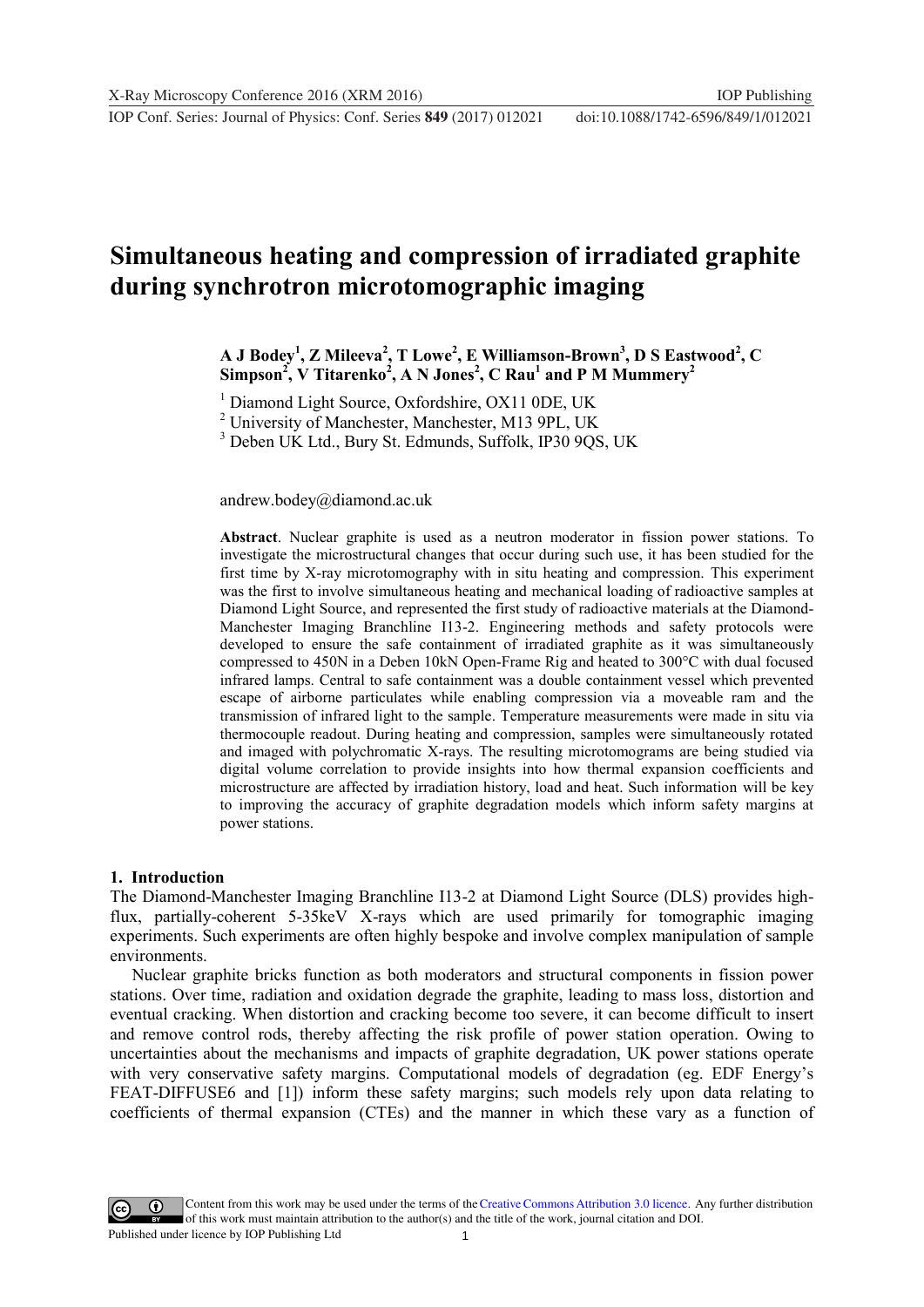temperature and pressure. To generate CTE data and investigate how microstructure is also affected by irradiation history, load and heat, we performed X-ray microtomography on nuclear graphite in a custom sample environment and are now analysing the results via digital volume correlation (DVC) [2]. Development and use of the sample environment posed a number of technical challenges relating to the safe containment of samples undergoing simultaneous heating and compression.

## **2. Experimental design**

Cylindrical samples, of 5mm diameter and 6mm height, were trepanned from both unirradiated graphite bricks and irradiated bricks at a UK power station. Samples were pretreated offsite to boil-off radioactive gases.

Samples were mounted in double containment vessels which were produced for the experiment as a collaborative design between University of Manchester and Deben UK Ltd. Double containment was provided by two cylindrical glass walls which were sealed against upper and lower plates. The sample was mounted on a static platform and compressed from above by a ram. Ram movement was controlled externally, with seals maintained by bellows.

The containment vessels did not require a very high degree of air tightness, but did need to contain any airborne particulates that could be generated during the course of an experiment. Helium leak testing was conducted jointly by Deben and the DLS Vacuum Group.

Samples arrived at DLS mounted in individual containment vessels and were handled on site in accordance with DLS's internal procedures. Since Deben Open-Frame Rigs had not been used previously for synchrotron experiments and the containment vessels had not been used with these rigs before, dry runs were performed with unirradiated samples to test various elements of the setup. Vessels were mounted inside the Open-Frame Rig, which was equipped with two Optron 150W IR Spot (Optron GmbH, Germany) focused infrared lamps (figure 1). The whole vessel was free to rotate inside the rig. To prevent sample cracking and associated particulate generation, the rig had been programmed with a compression limit and the option for torsion disabled.



**Figure 1.** A double containment vessel in the Open-Frame Rig, with focused infrared lamps radiating orthogonally to the direction of the X-ray beam. A nuclear graphite sample can be seen undergoing compression in the vessel.

### **3. Microtomography**

Samples were imaged with a partially-coherent, polychromatic 'pink' beam (5-35 keV) of parallel geometry generated by an undulator of 5mm gap. The beam was reflected from the platinum stripe of a grazing-incidence focusing mirror and filtered with 950µm pyrolytic graphite and 2mm aluminium. 2,001 projection images, each of 75ms exposure time, were acquired at equally-spaced angles over 180° of stepped rotation by a pco.edge 5.5 (PCO AG, Germany) detector. The image recorded at 180°